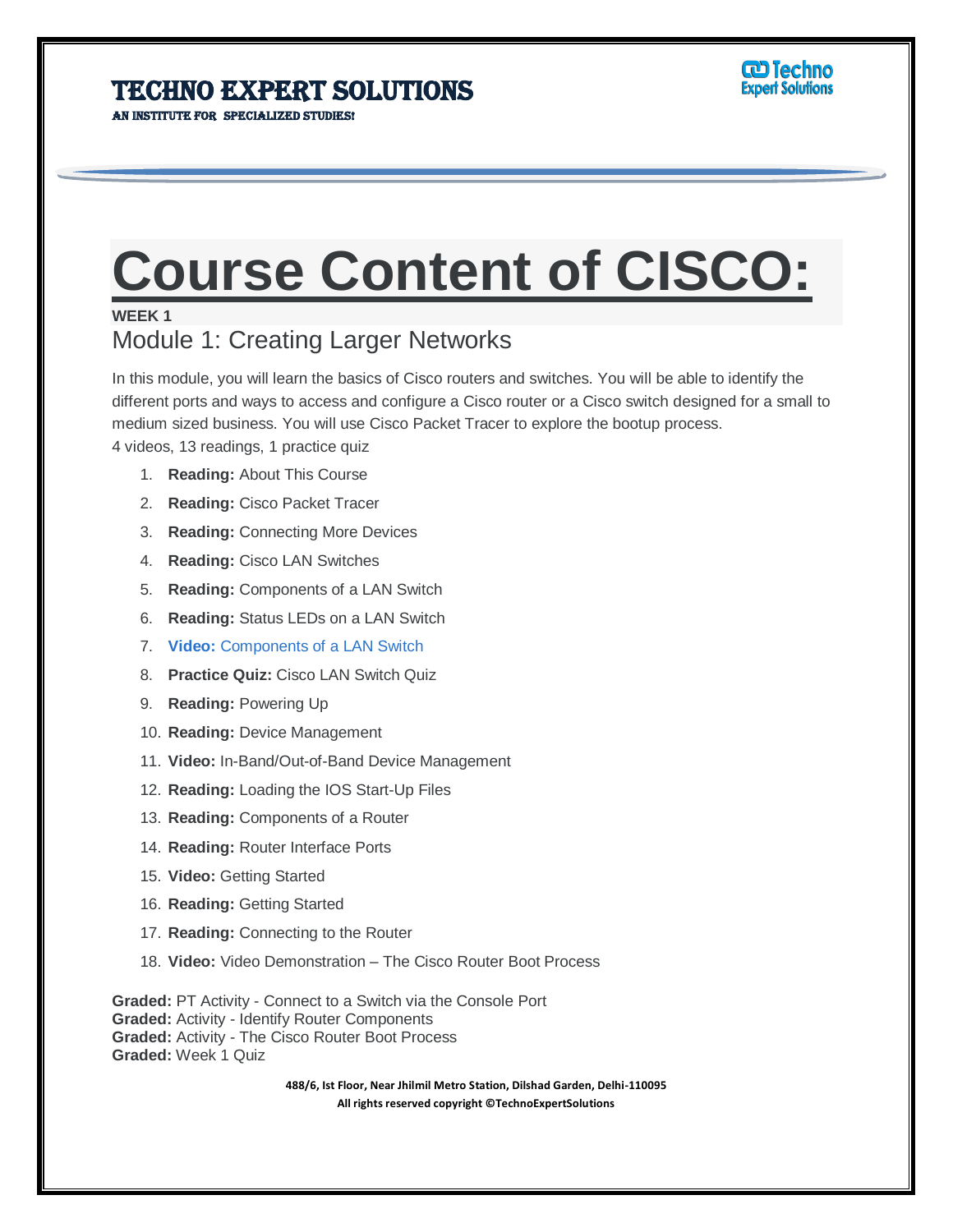AN INSTITUTE FOR SPECIALIZED STUDIES!



#### **WEEK 2** Module 2: Using the Cisco IOS Command Line Interface

In this module, you will use Cisco Packet Tracer to explore the different configuration modes of routers and switches. You will learn how to use the help functions to better navigate the device operating system. You will also explore many of the common show commands that give insight into the device configuration. 4 videos, 9 readings

- 1. **Reading:** What is the Cisco IOS Command Line Interface?
- 2. **Video:** Establish a Console Connection
- 3. **Reading:** Primary Command Modes
- 4. **Video:** Navigate Between IOS Modes
- 5. **Reading:** Navigate Between IOS Modes
- 6. **Reading:** Basic IOS Command Structure
- 7. **Reading:** IOS Command Syntax
- 8. **Video:** IOS Help Features
- 9. **Reading:** IOS Help Features
- 10. **Reading:** Hotkeys and Shortcuts
- 11. **Video:** Show Commands
- 12. **Reading:** What are "Show Commands"?
- 13. **Reading:** Tell Me About Yourself

**Graded:** PT Activity - Navigating the IOS **Graded:** Week 2 Quiz **Graded:** PT Activity - Using the Cisco IOS Show Commands

#### **WEEK 3** Module 3: Building a Small Cisco Network

This module allows you to perform the basic setup and configuration steps needed to get switches and routers connected in a small network. You will also learn how to configure the router and the switch for remote access. You will use two different types of simulation tools to practice configuration steps. After completing required configuration tasks, you will use various show commands to verify configurations and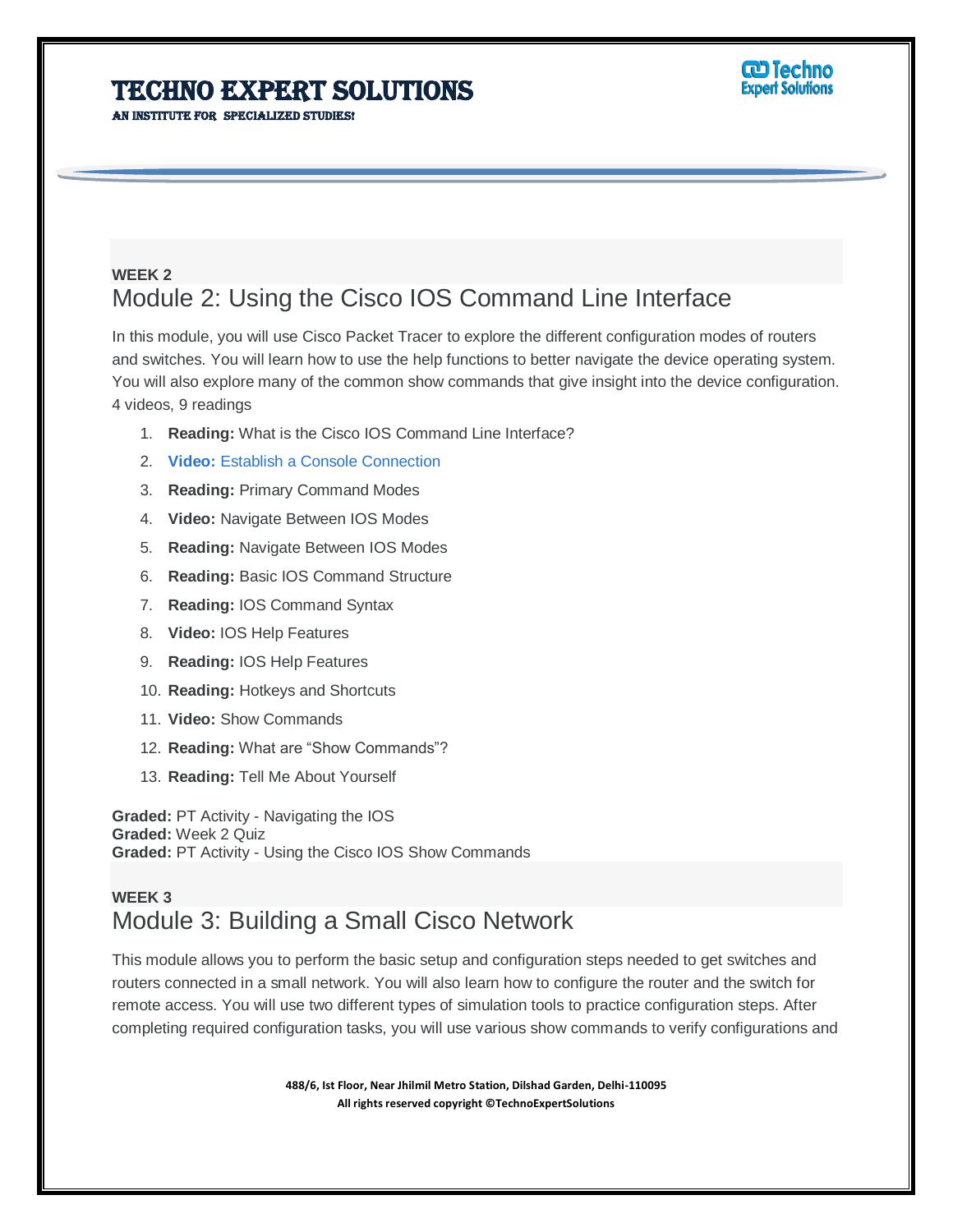AN INSTITUTE FOR SPECIALIZED STUDIES!

use the ping command to verify basic connectivity between devices. Expect lots of opportunities for practicing Cisco device configuration.

<u>ලා Techno</u> **Expert Solutions** 

11 readings, 5 practice quizzes

- 1. **Reading:** Basic Switch Configuration Steps
- 2. **Reading:** Why does a Switch Need an IP Address?
- 3. **Practice Quiz:** Syntax Checker Configuring a Switch Virtual Interface
- 4. **Reading:** Basic Router Configuration Steps
- 5. **Practice Quiz:** Syntax Checker Basic Router Configuration Tasks
- 6. **Reading:** Configure Router Interfaces
- 7. **Practice Quiz:** Syntax Checker Configuring LAN Interfaces
- 8. **Reading:** Verify Interface Configuration
- 9. **Reading:** Password Recommendations
- 10. **Reading:** Securing Remote Access
- 11. **Reading:** Configuring SSH
- 12. **Practice Quiz:** Syntax Checker Configuring SSH
- 13. **Reading:** Verifying SSH
- 14. **Reading:** Default Gateway for a Host
- 15. **Reading:** Default Gateway for a Switch
- 16. **Practice Quiz:** Syntax Checker Configuring a Switch Default Gateway

**Graded:** PT Activity – Implementing Basic Connectivity **Graded:** PT Activity – Configure Initial Router Settings **Graded:** PT Activity – Configuring SSH **Graded:** Week 3 Quiz **Graded:** PT Activity – Building a Switch and Router Network

#### **WEEK 4** Module 4: Troubleshooting Common Network Problems

27 readings, 1 practice quiz

- 1. **Reading:** What is Network Troubleshooting?
- 2. **Reading:** Gathering Information
- 3. **Reading:** We Have Identified a Problem